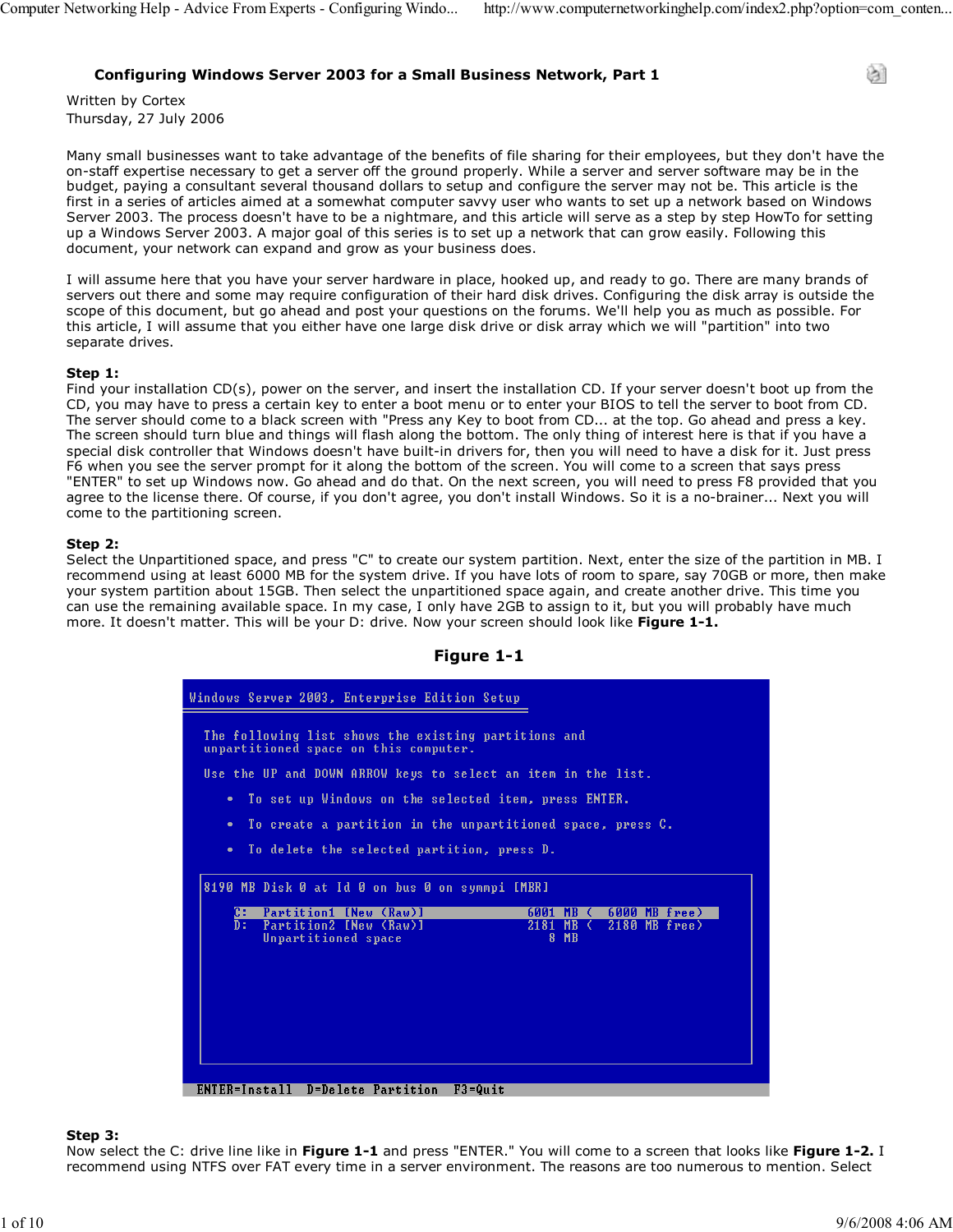the "Quick format" option in Figure 1-2.

Figure 1-2

| Windows Server 2003, Enterprise Edition Setup                                                             |
|-----------------------------------------------------------------------------------------------------------|
| The partition you selected is not formatted. Setup will now<br>format the partition.                      |
| Use the UP and DOWN ARROW keys to select the file system<br>you want, and then press ENTER.               |
| If you want to select a different partition for Windows,<br>press ESC.                                    |
| Format the partition using the NTFS file system (Quick)                                                   |
| Format the partition using the FAT file system (Quick)<br>Format the partition using the NTFS file system |
| Format the partition using the FAT file system                                                            |
|                                                                                                           |
|                                                                                                           |
|                                                                                                           |
|                                                                                                           |
|                                                                                                           |
|                                                                                                           |
|                                                                                                           |
|                                                                                                           |
|                                                                                                           |
|                                                                                                           |
|                                                                                                           |
|                                                                                                           |
| <b>ENTER=Continue</b><br>ESC=Cancel                                                                       |

#### Step 4:

Now the server will copy files for a while and then reboot into a more graphical environment. You will come to a welcome screen that you can just click "Next" to go on through. The next screen allows you to choose language settings other than English, so unless you want your server to use a different language, then choose "Next."

#### Step 5:

The next screen allows you to "Personalize Your Server" so just choose an arbitrary name. I recommend refraining from funny or questionable names. Normally, I would enter the company name twice. In this example, I've used "Admin" and "Example Company." See Figure 1-3.

```
Figure 1-3
```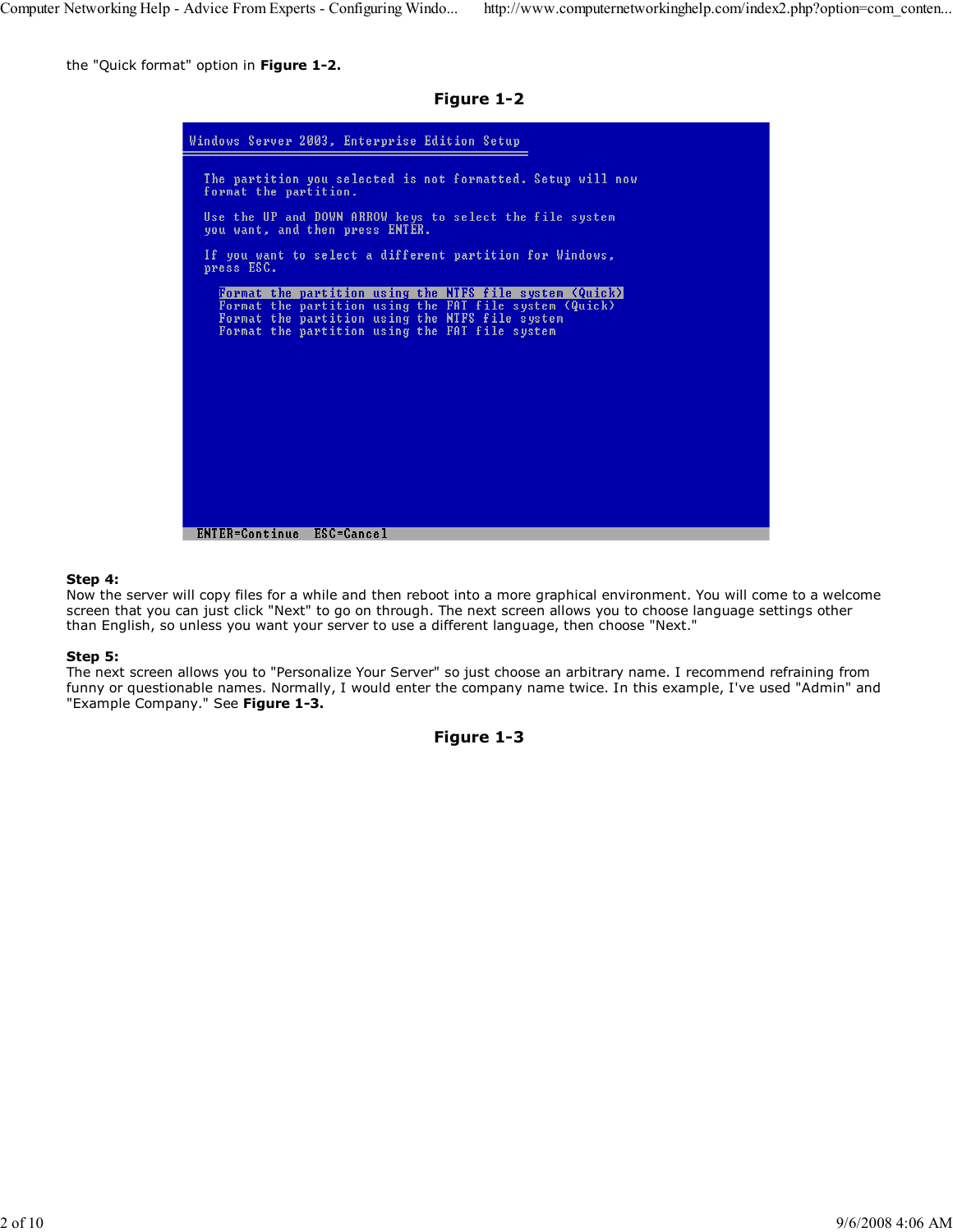| <b>Windows Setup</b> |                                  |                                                                                   |  |
|----------------------|----------------------------------|-----------------------------------------------------------------------------------|--|
| software.            | <b>Personalize Your Software</b> | Setup uses the information you provide about yourself to personalize your Windows |  |
|                      |                                  | Type your full name and the name of your company or organization.                 |  |
|                      | Name:                            | Admin                                                                             |  |
|                      | Organization:                    | Example Company                                                                   |  |
|                      |                                  |                                                                                   |  |
|                      |                                  |                                                                                   |  |
|                      |                                  |                                                                                   |  |
|                      |                                  |                                                                                   |  |
|                      |                                  |                                                                                   |  |
|                      | < Back                           | Next >                                                                            |  |
|                      |                                  |                                                                                   |  |

## Step 6:

Enter your Product Key in the next window which looks like Figure 1-4. The product key should be on your CD case somewhere or on a certificate depending on how you acquired your copy of Windows Server 2003.

Figure 1-4

| Your Product Key<br>Your Product Key uniquely identifies your copy of Windows.                                                                                                         |
|----------------------------------------------------------------------------------------------------------------------------------------------------------------------------------------|
|                                                                                                                                                                                        |
| Please see your License Agreement Administrator or System Administrator to obtain your<br>25-character Volume License product key. For more information see your product<br>packaging. |
| Type the Volume License Product Key below:                                                                                                                                             |
| Product Key:<br>$\sim$ 10 $^{-1}$<br>$\ \cdot\ $                                                                                                                                       |
| < Back<br>Next                                                                                                                                                                         |

# Step 7:

This screen allows you to name your server and pick a password for the "local" administrator account. See Figure 1-5.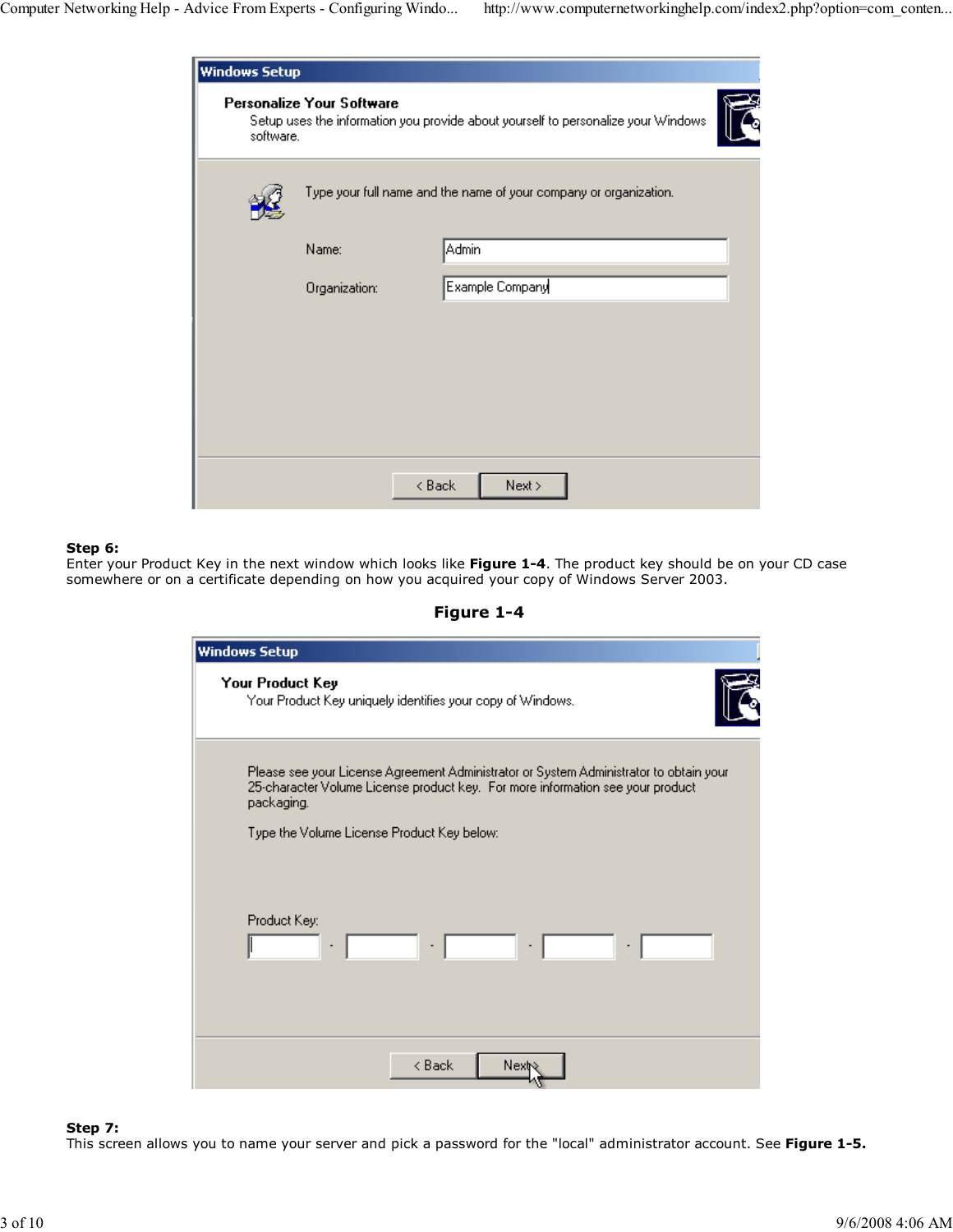Figure 1-5

| <b>Windows Setup</b>            |                                                 |                                                                                                                                              |
|---------------------------------|-------------------------------------------------|----------------------------------------------------------------------------------------------------------------------------------------------|
|                                 | <b>Computer Name and Administrator Password</b> | You must provide a name and an Administrator password for your computer.                                                                     |
|                                 |                                                 | Setup has suggested a name for your computer. If your computer is on a<br>network, your network administrator can tell you what name to use. |
|                                 | Computer name:                                  | <b>TESTDC01</b>                                                                                                                              |
|                                 | you need full access to your computer.          | Setup creates a user account called Administrator. You use this account when I                                                               |
| Type an Administrator password. |                                                 |                                                                                                                                              |
|                                 | Administrator password:                         |                                                                                                                                              |
|                                 | Confirm password:                               |                                                                                                                                              |
|                                 |                                                 |                                                                                                                                              |
|                                 | < Back                                          | Next >                                                                                                                                       |

## Naming Your Server

Choosing a name for your server should take a bit of thought. I realize this document is aimed at small businesses which may never have more than one server. However, an ounce of planning here is worth a pound of "Hey, is that sales report on the Minnie, Mickey, or Goofy server?" down the road when your company grows. I recommend creating a naming convention consisting of a four letter designation for your site, a two letter function designation, and a 2 digit number to distinguish each server, e.g. "MAINDC01" for the first Active Directory Domain Controller (DC) at the Main location. Tying the first four letters of your server name to your location will relieve many headaches down the road. This server will be a domain controller, so I've chosen "DC" as a two letter function designation. Lastly, I add two digits to specify which server it is. So someday if you have 2 DC's and 3 file servers at a main location and a west-side-of-town location, then your server names could be MAINDC01, MAINFS01, MAINFS02, WESTDC01, and WESTFS01. For the name of my server, I've chosen TESTDC01.

#### Local Accounts Vs. Domain Accounts

You will hear the terms "local account" and "domain account" many times throughout these articles. All modern versions of Windows keep what is called a local account database. The local account database (or SAM database) is specific to each workstation. The downside of this is that it creates a lot of work when you have more than a few workstations. For example, say you have 10 workstations and 10 people. You want each person to be able to log on to whatever computer they want. Without a domain, you have around 100 accounts and passwords to manage. What a hassle! When you configure a workstation to logon to a domain (by "joining" that computer to it), anyone with a domain account can logon to that machine. Much easier! So just configure all of your user accounts in the domain, join your workstations to the domain, and you are set. We will get to doing that in a later article in this series.

Phew, now that we have that necessary bit of explanation down, we get to choose our administrator password. It is important to choose a "strong" password for this account. It holds the keys to the kingdom, so to speak.

#### Strong Passwords

In Windows 2003, strong passwords consist of at least 6 characters and do not contain the words "Administrator" or "Admin." Additionally, they must be made up of three of the following: uppercase characters, lowercase characters, numbers, or non-alphanumeric characters. This may sound confusing, but I have a couple tricks that will help you make hard to crack but easy to remember passwords. One common technique is to substitude numbers for letters in a word. "Remember" would be "R3m3mb3r." That is a strong password because it is more than 6 characters, doesn't contain the forbidden words, and it has uppercase, lowercase, and numbers. Plus, it is easy to "remember!" You can also substitude non-alphanumeric characters for letters as well. \$un\$h!n3 might look like gibberish, but it is actually the word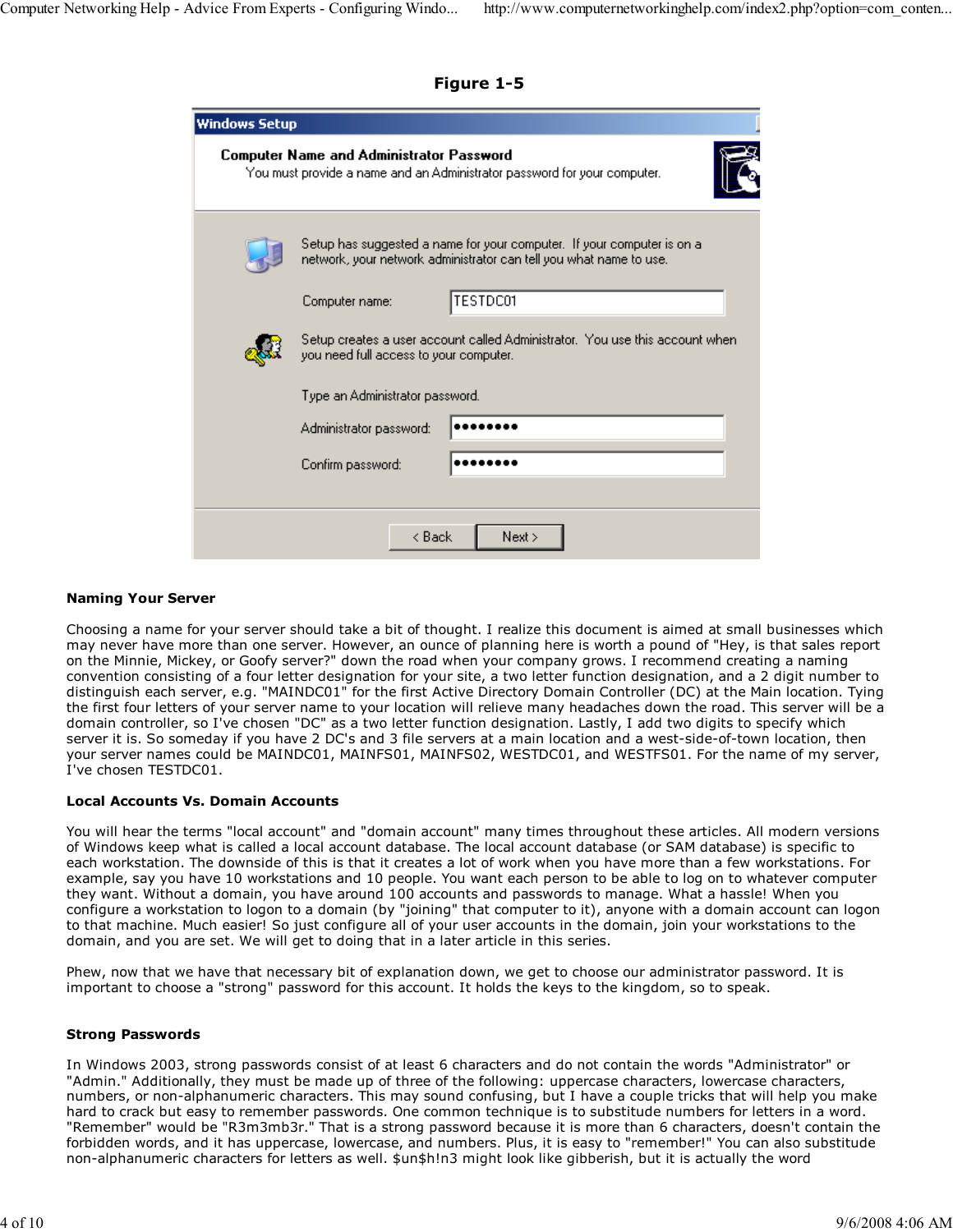"Sunshine" with \$'s for S's and !'s for i's. It is important to have strong passwords that are easy to remember. You can have a 20 digit randomly generated password, and it will do no good if you put it on a sticky note next to your monitor! One last technique that I like is taking a particularly memorable phrase and using the first letters of it. For example, "Stupid Is As Stupid Does" could become !@Siasd@!. I throw in the symbols at the beginning and end to strengthen the password.

If you don't put in a good enough password here, Windows will warn you with a message like Figure 1-6. So choose your own strong password and enter it here. Click "Next" to continue.



| Windows Setup                                                |                                                                                                                                                                                                                                           |  |  |
|--------------------------------------------------------------|-------------------------------------------------------------------------------------------------------------------------------------------------------------------------------------------------------------------------------------------|--|--|
| I                                                            | You have specified a password for the Administrator account that<br>does not meet the criteria for strong passwords. We recommend that<br>you use a password that meets the first two criteria below and at<br>least three of the others: |  |  |
|                                                              | - Has at least 6 characters                                                                                                                                                                                                               |  |  |
|                                                              | - Does not contain "Administrator" or "Admin"                                                                                                                                                                                             |  |  |
|                                                              | - Contains uppercase letters (A, B, C, and so on)                                                                                                                                                                                         |  |  |
|                                                              | - Contains lowercase letters (a, b, c, and so on)                                                                                                                                                                                         |  |  |
|                                                              | - Contains numbers (0, 1, 2, and so on)                                                                                                                                                                                                   |  |  |
|                                                              | - Contains non-alphanumeric characters (#, &, $\sim$ , and so on)                                                                                                                                                                         |  |  |
| Are you sure you want to continue with the current password? |                                                                                                                                                                                                                                           |  |  |
|                                                              | Yes<br>No                                                                                                                                                                                                                                 |  |  |

### Step 8:

The next screen is an easy one! Simply choose your time zone, edit the time if necessary, and click "Next."

#### Step 9:

Next, you will see a screen that looks like Figure 1-7. We want to configure the network settings here, so choose the Custom Settings radio button and click "Next."

Figure 1-7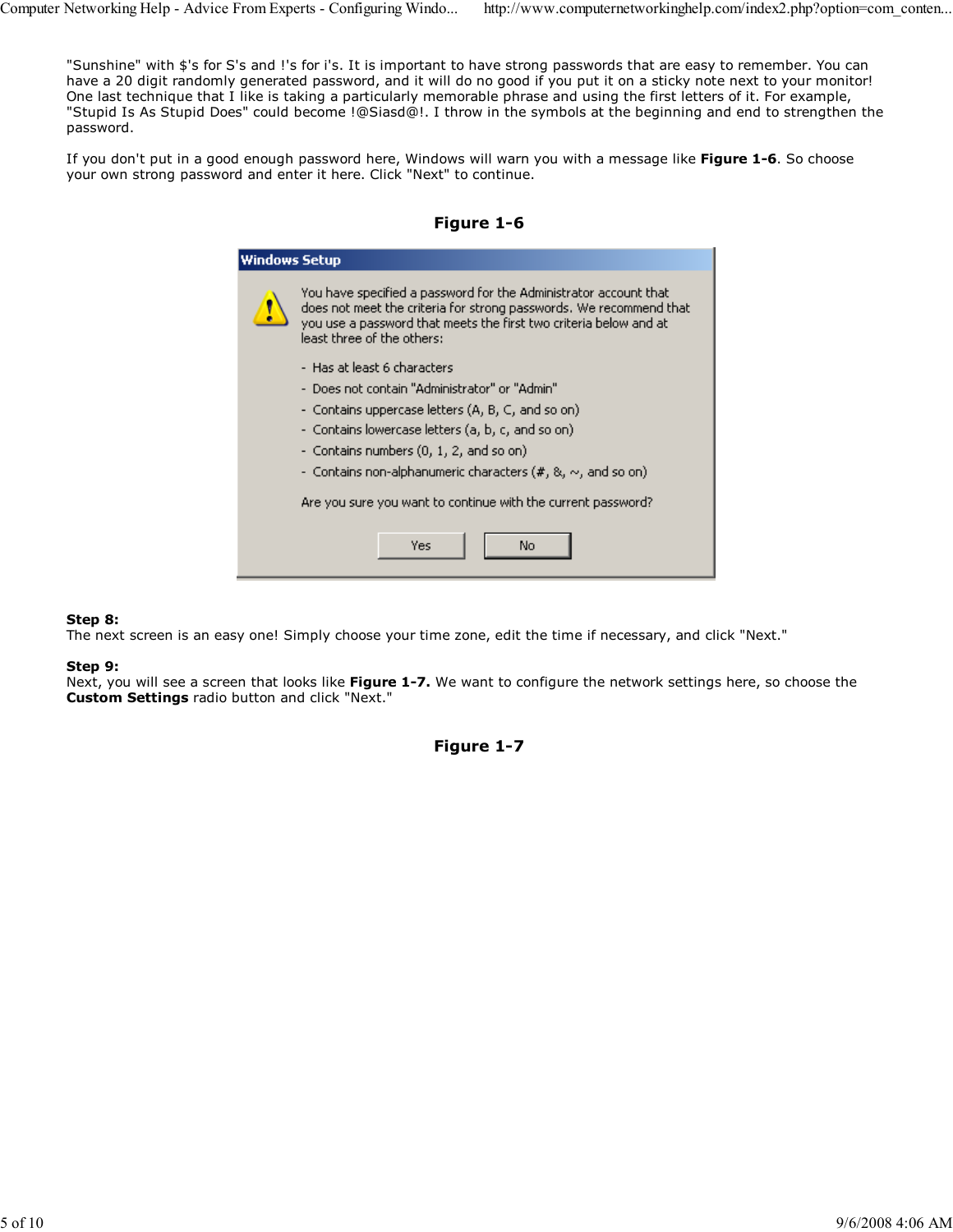

#### Step 10:

When you see the screen in Figure 1-8, click on the line for "Internet Protocol(TCP/IP) to highlight it, and click the "Properties" button.

# Figure 1-8

| <b>Windows Setup</b>                                                                                                                                                      |
|---------------------------------------------------------------------------------------------------------------------------------------------------------------------------|
| <b>Networking Components</b><br>Click on the checkbox to enable a networking component for this device. To add<br>a component, click Install.                             |
| For device: AMD PCNET Family PCI Ethernet Adapter<br>Components checked are used by this connection:                                                                      |
| <sup>1</sup> Client for Microsoft Networks<br><b>B</b> Network Load Balancing<br>□ Selfile and Printer Sharing for Microsoft Networks<br>⊠ आनी internet Protocol (TCP/IP) |
| Uninstall<br>Install<br>Properties<br>Description:<br>Allows your computer to access resources on a Microsoft network.                                                    |
|                                                                                                                                                                           |
| < Back<br>Next >                                                                                                                                                          |

A window like Figure 1-9 should pop up after you click "Properties." A full treatise of the TCP/IP protocol suite is beyond the scope of this document, but I will hit the highlights here. A basic "IP Address" consists of 4 numbers, each no more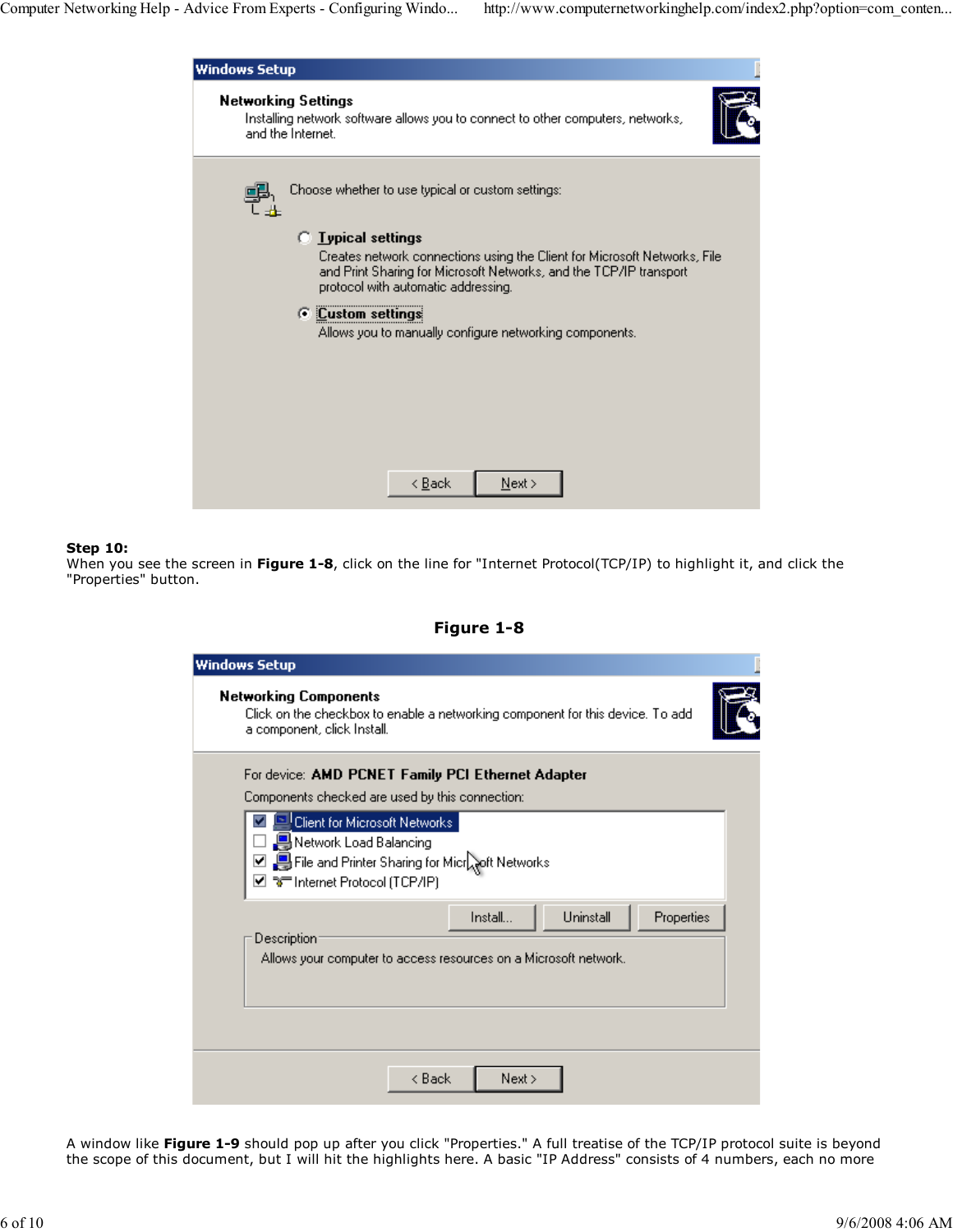than 254, separated by periods. 192.168.1.200 for example. What you really need to know about IP addresses here is this: There are "public" IP addresses and "private" IP addresses. "Public" IP's are used on the Internet, and "private" IP's are used in private networks. It is the job of a firewall to translate your private addresses into public addresses for communication on the Internet. You want to use a "private" IP address range now to avoid headaches later. The private ranges that you should use in your own network are: 10.X.X.X, 172.16-31.X.X, and 192.168.X.X (the X's here mean you can use 1-254). In this example, I have used 172.31.0.5 with a mask of 255.255.255.0 and a gateway of 172.31.0.1. Use settings that are specific to your existing network if you already have one. If you have no preexisting network, these settings will be fine. If you have an Internet connection, you can put in the DNS addresses that your Internet Service Provider gave you or put in 127.0.0.1. 127.0.0.1 is a special address that refers to the local computer. So with this setting, the server will ask itself for DNS information. We will be setting up a DNS server on this server for use with Active Directory. Click "Ok" when you are finished putting in the TCP/IP settings. Then click "Next" to continue.

| Figure 1-9 |  |
|------------|--|
|------------|--|

| <b>Internet Protocol (TCP/IP) Properties</b><br> 2                                                                                                                                    |                        |  |  |
|---------------------------------------------------------------------------------------------------------------------------------------------------------------------------------------|------------------------|--|--|
| General                                                                                                                                                                               |                        |  |  |
| You can get IP settings assigned automatically if your network supports<br>this capability. Otherwise, you need to ask your network administrator<br>for the appropriate IP settings. |                        |  |  |
| O Obtain an IP address automatically                                                                                                                                                  |                        |  |  |
| ⊙ Use the following IP address:                                                                                                                                                       |                        |  |  |
| IP address:                                                                                                                                                                           | $172$ , $31$ , $0$ , 5 |  |  |
| Subnet mask:                                                                                                                                                                          | 255, 255, 255, 0       |  |  |
| Default gateway:                                                                                                                                                                      | 172.31.0.1             |  |  |
| O Obtain DNS server address automatically                                                                                                                                             |                        |  |  |
| <sup>6</sup> Use the following DNS server addresses:-                                                                                                                                 |                        |  |  |
| Preferred DNS server:                                                                                                                                                                 | 127.0.0.1              |  |  |
| Alternate DNS server:                                                                                                                                                                 |                        |  |  |
| Advanced                                                                                                                                                                              |                        |  |  |
|                                                                                                                                                                                       | Cancel<br>OK.          |  |  |

# Step 11:

The next screen you should see is shown here in Figure 1-10. You can just leave this at the default workgroup of "Workgroup." After clicking "Next" the installation will continue on its own and reboot. Bringing you to Figure 1-11.

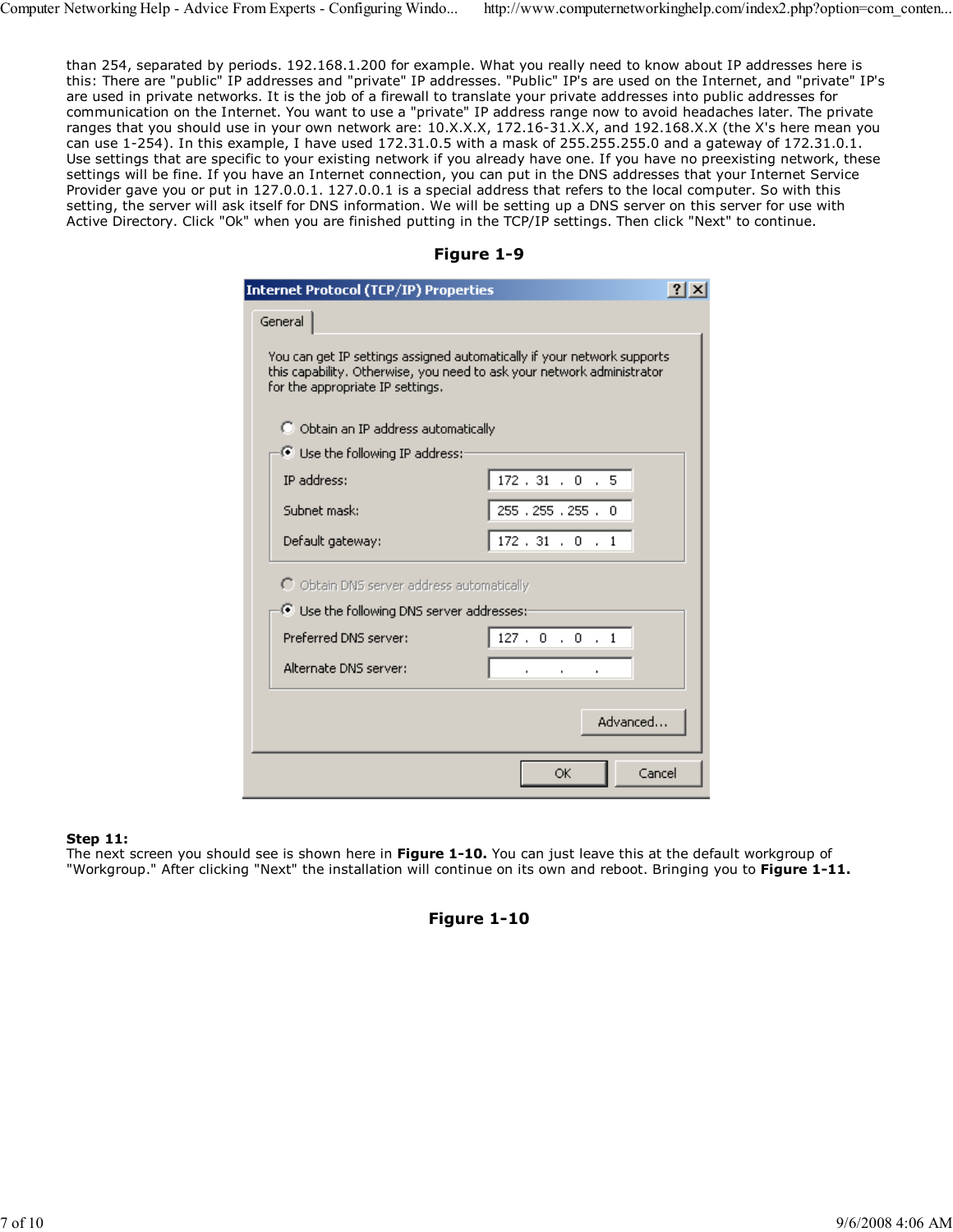| <b>Windows Setup</b>                                                                                                                                                                                                                                                                               |  |
|----------------------------------------------------------------------------------------------------------------------------------------------------------------------------------------------------------------------------------------------------------------------------------------------------|--|
| Workgroup or Computer Domain<br>A workgroup is a collection of computers that have the same workgroup name. A<br>domain is a collection of computers defined by a network administrator.                                                                                                           |  |
| Do you want this computer to be a member of a domain?<br>(You may need to obtain this information from your network administrator.).<br>No, this computer is not on a network, or is on a network without a domain.<br>Make this computer a member of the following workgroup:<br><b>WORKGROUP</b> |  |
| C Yes, make this computer a member of the following domain:                                                                                                                                                                                                                                        |  |
| < Back<br>Next >                                                                                                                                                                                                                                                                                   |  |

## Step 12:

Now you are ready to logon to your server for the first time. The logon screen is shown in Figure 1-11 Log in as "Administrator" and use the password you chose in Step 7.

| Log On to Windows |                                                                            |
|-------------------|----------------------------------------------------------------------------|
|                   | Microsoft <sup>.</sup><br><b>Windows Server</b> 2003<br>Enterprise Edition |
|                   | Copyright @ 1985-2003 Microsoft Corporation<br><b>MARTING</b>              |
| User name:        | Administrator                                                              |
| Password:         |                                                                            |
|                   | Cancel<br>Options $>>$<br>OK                                               |

Figure 1-11

#### Step 13:

When you log in, you will probably see a window pop up about "Windows Server Post-Setup Security Updates." Don't worry about it for right now. We want to update our server, but we need to configure a few more things first. What we need to do now is click on the "Start" menu, then right-click on "My Computer" and choose "Manage" from the context window that comes up. That should bring you to the "Computer Management" window shown in Figure 1-12.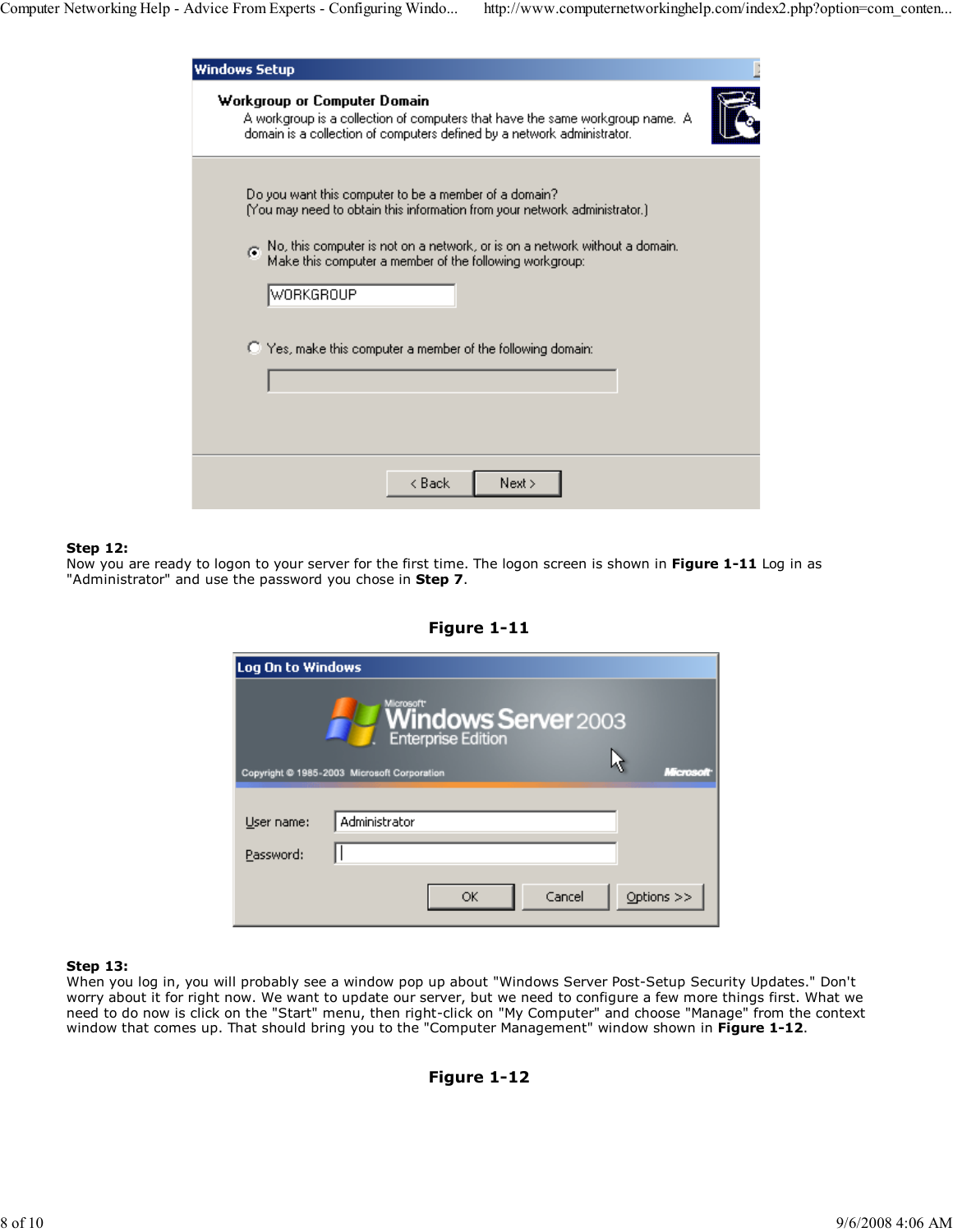

Expand the "Storage" tree in the left pane of the window, if it isn't expanded already, by clicking the "plus" sign next to it. Click on "Disk Management" marked by the numeral one in Figure 1-12. The right hand pane should display your disks in the top and the partition information below. Right-click on the unformatted D: drive in the bottom-right pane and choose "Format" as illustrated by the numeral two in Figure 1-12.

A dialog window will pop up to allow you to format the D: drive. Name the Volume something descriptive like Data or whatever you want. Choose "Perform a quick format" and hit OK. Say OK to the warning here about erasing all Data on D:. After formatting, it will say Data (D:), the size of your partition underneath that, and "NTFS Healthy". Now close that management window

#### Step 14:

Please note: You may skip Step 14 if you were able to create a 15GB C: drive in Step 2. If you have a 6GB C: drive, then continue with Step 14.

Now we need to change the paging file arrangement on the server. The paging file is a file on the disk that acts like extra RAM for the system. When the server runs a program, that program takes up some system RAM for it to use. When that program is not doing anything, the server can "swap" the real RAM the program is using for virtual ram in the page file. This clears up real RAM for other programs that need to run. When a server doesn't have enough RAM, the server will have a problem called "excessive swapping" where the server spends most of it's time reading from and writing to the paging file. We want to move the paging file to the D: drive so drive C: isn't so cramped.

Now click on the "Start" menu, then right-click on "My Computer" and choose "Properties." A window will pop up called "System Properties." Click on the "Advanced" tab shown in Figure 1-13.

| System Properties           |
|-----------------------------|
| General                     |
| Advanced                    |
|                             |
| You must be logged on as an |

Figure 1-13

From the Advanced tab, click on the "Settings" button in the "Performance" box. A new window will appear labeled